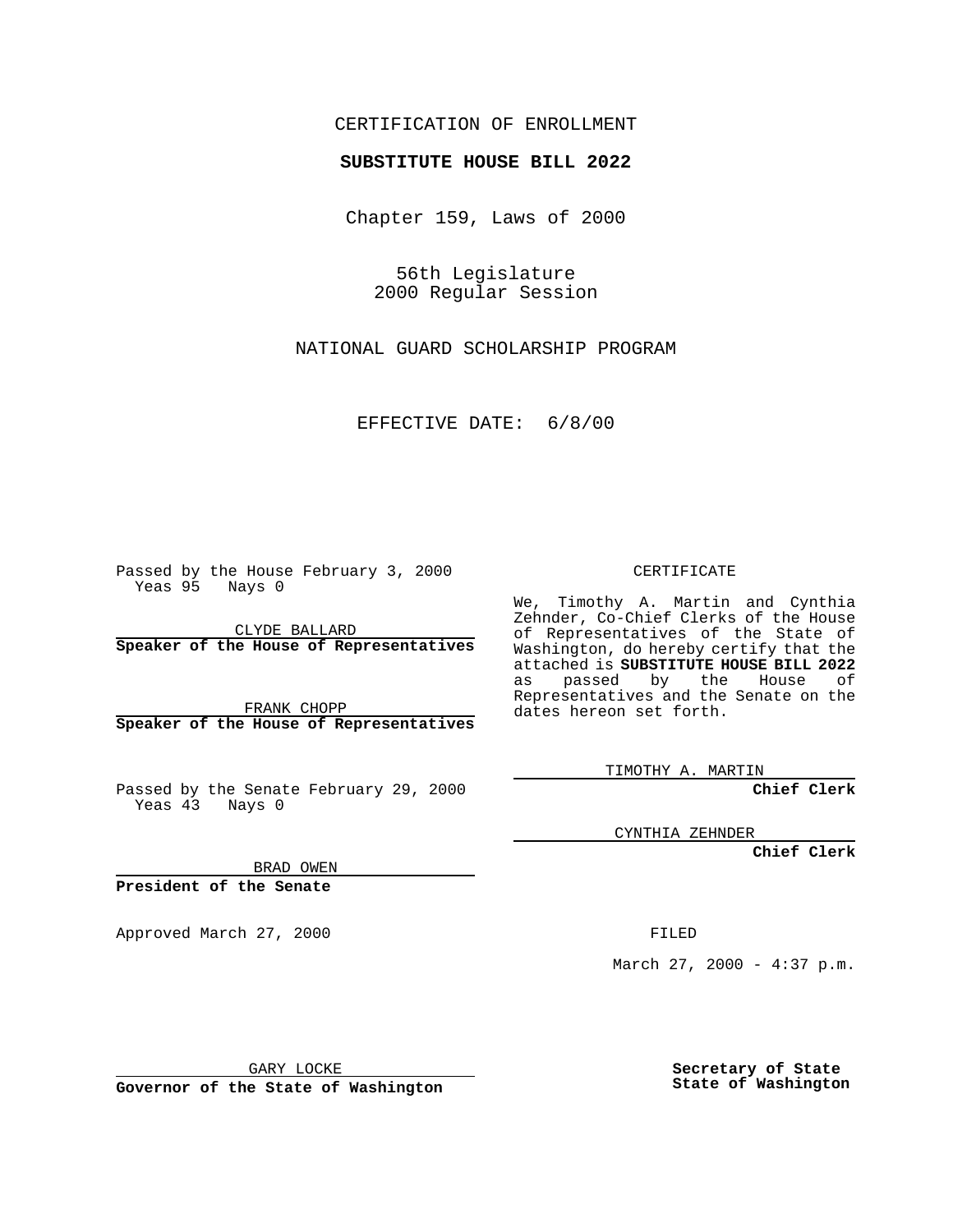## **SUBSTITUTE HOUSE BILL 2022** \_\_\_\_\_\_\_\_\_\_\_\_\_\_\_\_\_\_\_\_\_\_\_\_\_\_\_\_\_\_\_\_\_\_\_\_\_\_\_\_\_\_\_\_\_\_\_

\_\_\_\_\_\_\_\_\_\_\_\_\_\_\_\_\_\_\_\_\_\_\_\_\_\_\_\_\_\_\_\_\_\_\_\_\_\_\_\_\_\_\_\_\_\_\_

Passed Legislature - 2000 Regular Session

## **State of Washington 56th Legislature 2000 Regular Session**

**By** House Committee on Higher Education (originally sponsored by Representatives Schindler, Sullivan, Bush, Lantz, Mielke, Lovick, Cairnes, Hurst, Kastama, McDonald, Esser, Conway, Campbell, Benson and D. Schmidt)

Read first time 01/28/2000. Referred to Committee on .

1 AN ACT Relating to expanding the national guard scholarship 2 program; and amending RCW 28B.103.010.

3 BE IT ENACTED BY THE LEGISLATURE OF THE STATE OF WASHINGTON:

4 **Sec. 1.** RCW 28B.103.010 and 1994 c 234 s 5 are each amended to 5 read as follows:

6 Unless the context clearly requires otherwise, the definitions in 7 this section apply throughout this section and RCW 28B.103.020 and 8 28B.103.030.

 (1) "Eligible student" means an enlisted member or an officer of 10 the rank of captain or below in the Washington national guard who ( $\overline{is}$  a resident student as defined in RCW 28B.15.012 and 28B.15.013, who)) attends an institution of higher education that is located in this state and accredited by the Northwest Association of Schools and Colleges, and who meets any additional selection criteria adopted by the office.

16 (2) "Conditional scholarship" means a loan that is forgiven in 17 whole or in part if the recipient renders service as a member of the 18 Washington national guard under rules adopted by the office.